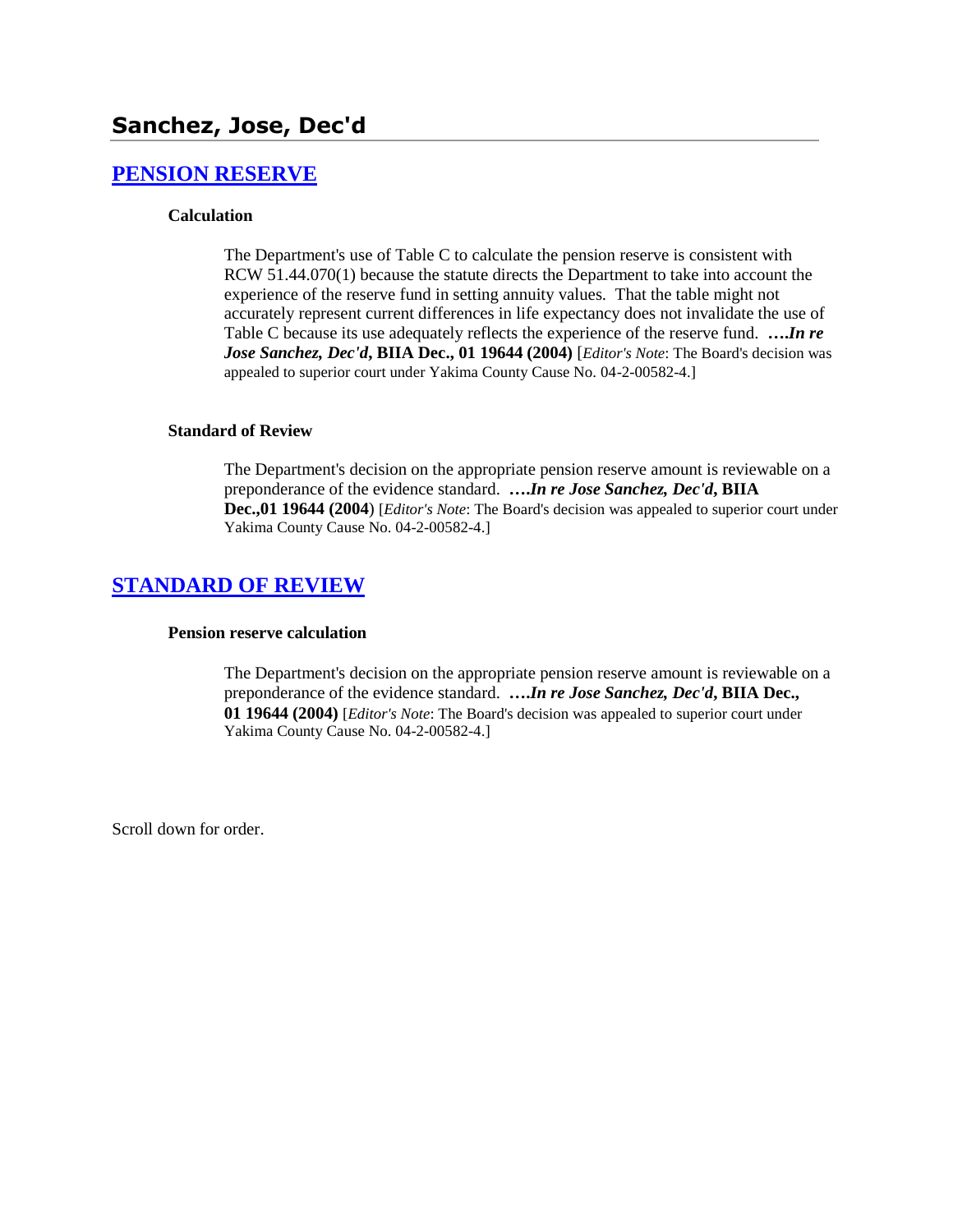# **BEFORE THE BOARD OF INDUSTRIAL INSURANCE APPEALS STATE OF WASHINGTON**

**)**

**IN RE: JOSE N. SANCHEZ DEC'D ) DOCKET NOS. 01 19644 & 01 19645**

**CLAIM NOS. J-247533 & J-284750 ) DECISION AND ORDER**

APPEARANCES:

Petitioner/Beneficiary, Isabel Sanchez, by Smart Law Offices, P.S., per Darrell K. Smart

Employer, Harold Clayton, DBA Clayton Farms, None

Department of Labor and Industries, by The Office of the Attorney General, per Timothy S. Hamill and Steve Puz, Assistants

In Docket No. 01 19644, the petitioner/beneficiary, Isabel Sanchez, filed an appeal with the Board of Industrial Insurance Appeals on August 20, 2001, from an order of the Department of Labor and Industries dated June 18, 2001. The petitioner/beneficiary placed the Notice of Appeal with the U.S. Postal Service, properly addressed to the Board of Industrial Insurance Appeals with sufficient postage affixed, on August 17, 2001. In the Department order of June 18, 2001, the Department corrected and superseded its order dated February 27, 2001; denied time loss compensation for the period from June 22, 1999 through and including February 28, 2000; determined that the claimant was permanently and totally disabled as a result of the effects of the conditions covered under Claim No. J-247533 and Claim No. J-284750; placed the claimant on pension effective February 29, 2000; and deducted a total of \$10,157.99, including interest, from the pension reserve for permanent partial disability previously paid. The Department order is **REVERSED AND REMANDED**.

In Docket No. 01 19645, the petitioner/beneficiary, Isabel Sanchez, filed an appeal with the Board of Industrial Insurance Appeals on August 20, 2001, from an order of the Department of Labor and Industries dated June 18, 2001. The petitioner/beneficiary placed the Notice of Appeal with the U.S. Postal Service, properly addressed to the Board with sufficient postage affixed, on August 17, 2001. In the Department order of June 18, 2001, the Department corrected and superseded its order dated February 27, 2001; denied time loss compensation for the period from June 22, 1999 through and including February 28, 2000; determined that the claimant was permanently and totally disabled as a result of the effects of the conditions covered under Claim

47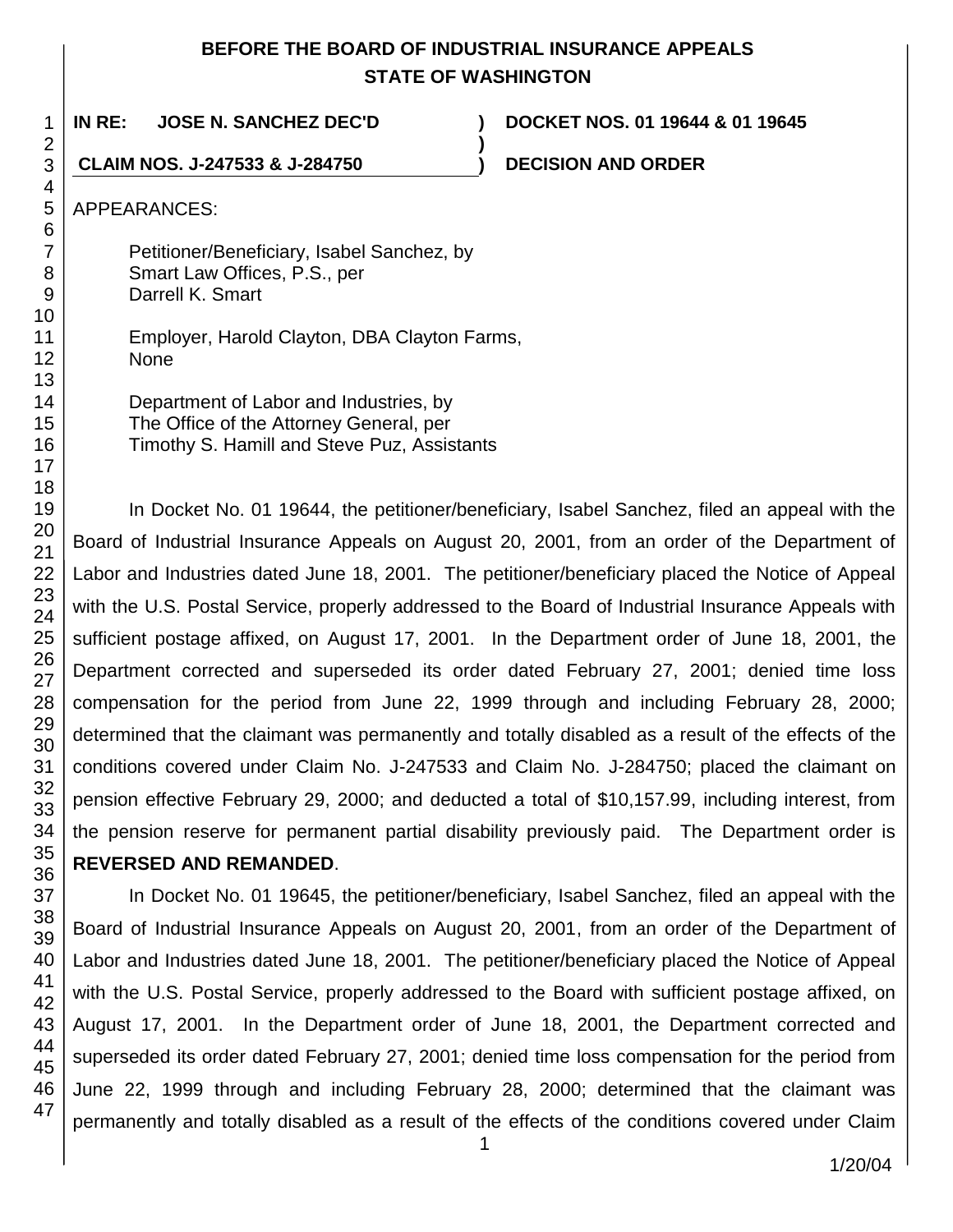No. J-247533 and Claim No. J-284750; placed the claimant on pension effective February 29, 2000; and deducted a total of \$10,157.99, including interest, from the pension reserve for permanent partial disability previously paid. The Department order is **REVERSED AND REMANDED**.

# **DECISION**

Pursuant to RCW 51.52.104 and RCW 51.52.106, this matter is before the Board for review and decision on a timely Petition for Review filed by the claimant to a Proposed Decision and Order issued on August 11, 2003, in which the industrial appeals judge affirmed the order of the Department dated June 18, 2001.

The Board has reviewed the evidentiary rulings in the record of proceedings and finds that no prejudicial error was committed. The rulings are affirmed. We have granted review because we agree with the claimant that interest paid on the permanent partial disability payments should not be deducted from the pension reserve, and to clarify the appropriate standard of review.

This matter involves the means by which the Department effectuates the directives in RCW 51.44.070(1) and RCW 51.32.080(4). Specifically, the claimant's beneficiary raises the following issues:

- 1. She contends that use of Table C, a table used to calculate the present value of a claimant's pension entitlement over his lifetime, is based on data from U.S. mortality rates in 1980, and thus does not comport with the statute or the goals of the Industrial Insurance Act;
- 2. She contends that use of Table C does not comport with the statute or the goals of the Industrial Insurance Act in that it does not distinguish between gender; because women live longer than men, they will ultimately have more money deducted than is necessary to recoup the permanent partial disability paid;
- 3. She contends that use of Table C is inappropriate because it is based on an interest rate equal to 6.5 percent, which, in effect, is the interest rate the Department charges over the course of repaying the excess permanent partial disability award. The claimant's beneficiary argues that this interest rate is too high.
- 4. She contends that the pension reserve should be reduced only by the amount of permanent partial disability, and should not include interest paid by the Department on the permanent partial disability payments;
- 5. Finally, she contends that the cost of living adjustment (hereafter, COLA) should be applied to his entitlement before it is reduced by the amount of excess permanent partial disability paid to the claimant.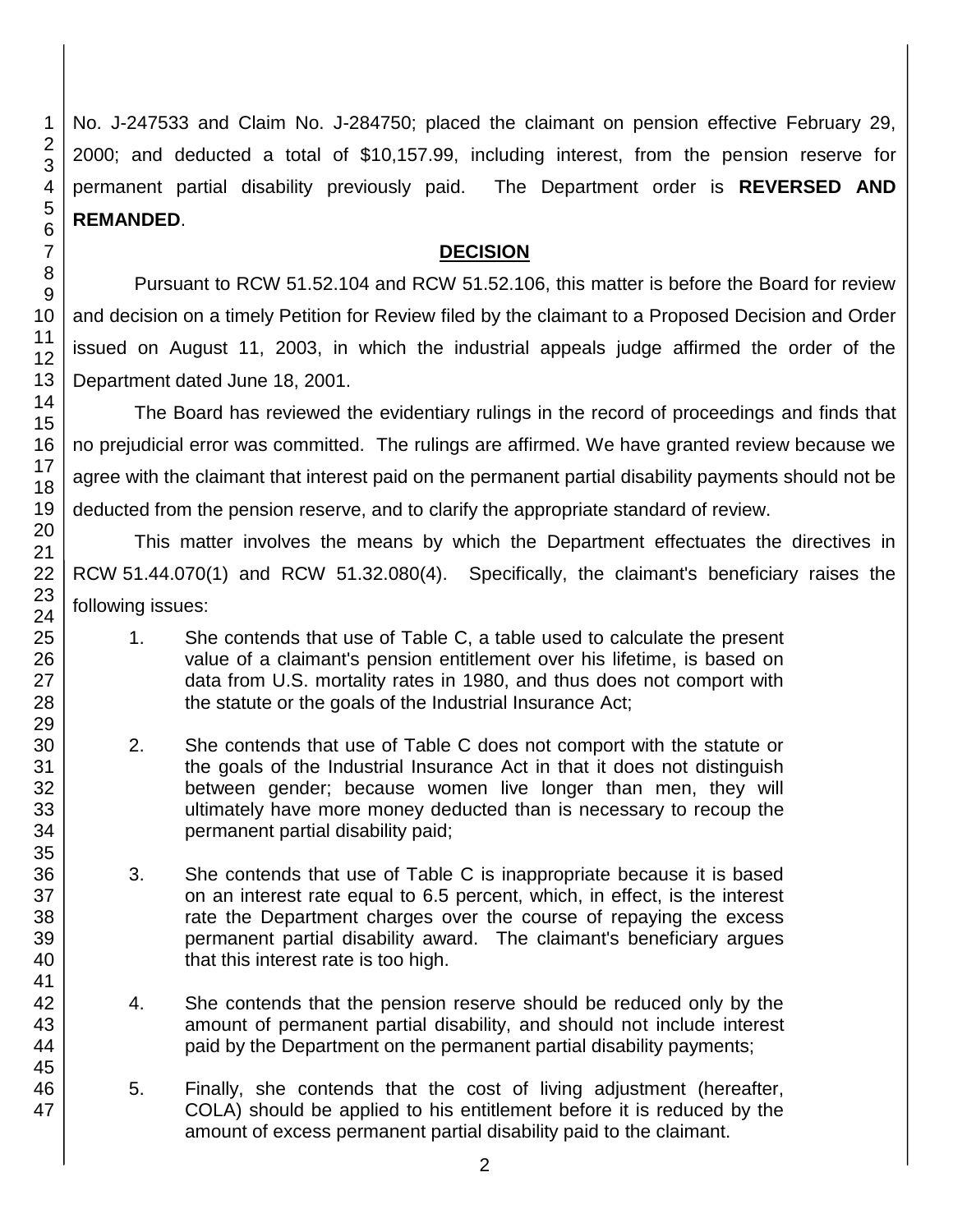It is important to understand the means by which the Department sets aside the necessary funds to pay a lifetime of permanent total disability benefits to a given worker. RCW 51.44.070(1) provides as follows:

> For every case resulting in death or permanent total disability the department shall transfer on its books from the accident fund of the proper class and/or appropriate account to the "reserve fund" a sum of money for that case equal to the estimated present cash value of the monthly payments provided for it, to be calculated upon the basis of an annuity covering the payments in this title provided to be made for the case. Such annuity values shall be based upon rates of mortality, disability, remarriage, and interest as determined by the department, taking into account the experience of the reserve fund in such respects.

In an effort to comply with this statute, the Department has developed Table C. This is the table used to calculate the present value, that is, the amount of cash necessary at the time the pension is awarded, to fund pension benefits for a given worker until the end of the Department's obligation to the worker, that is, until he or she dies.

Thus, when permanent total disability benefits are awarded, the Department first calculates what it calls the original accident reserve, which is the amount of money to be paid to the worker on a monthly basis. This sum is calculated as directed in RCW 51.32.060, which also is used to calculate monthly time loss compensation benefits. Next, the Department determines the claimant's age at the time the pension benefits were awarded. For any given age, Table C provides a value, which is the amount of money needed to fund one dollar of the worker's pension for the rest of his or her life. Taking the original accident reserve amount and multiplying it by the appropriate value in Table C will provide the sum of money needed at the time the pension benefits are awarded to fund the claimant's pension benefits for the rest of his or her life.

Ordinarily, none of these calculations will affect a given worker's benefits; he or she is, in any event, entitled to the sum set forth in RCW 51.32.060. Even if the sum set aside to fund the benefits is inadequate, the worker's benefits will not change. Similarly, if the sum set aside is more than sufficient, the worker will still receive the same benefits. Any risks taken in the investment of the reserve amount are borne by the Department, as are any errors in the calculation. As a practical matter, in this situation the calculation of the reserve fund does not affect the claimant in any way.

However, this changes when the claimant, as is often the case, receives a permanent partial disability award prior to being determined permanently totally disabled. Rather than simply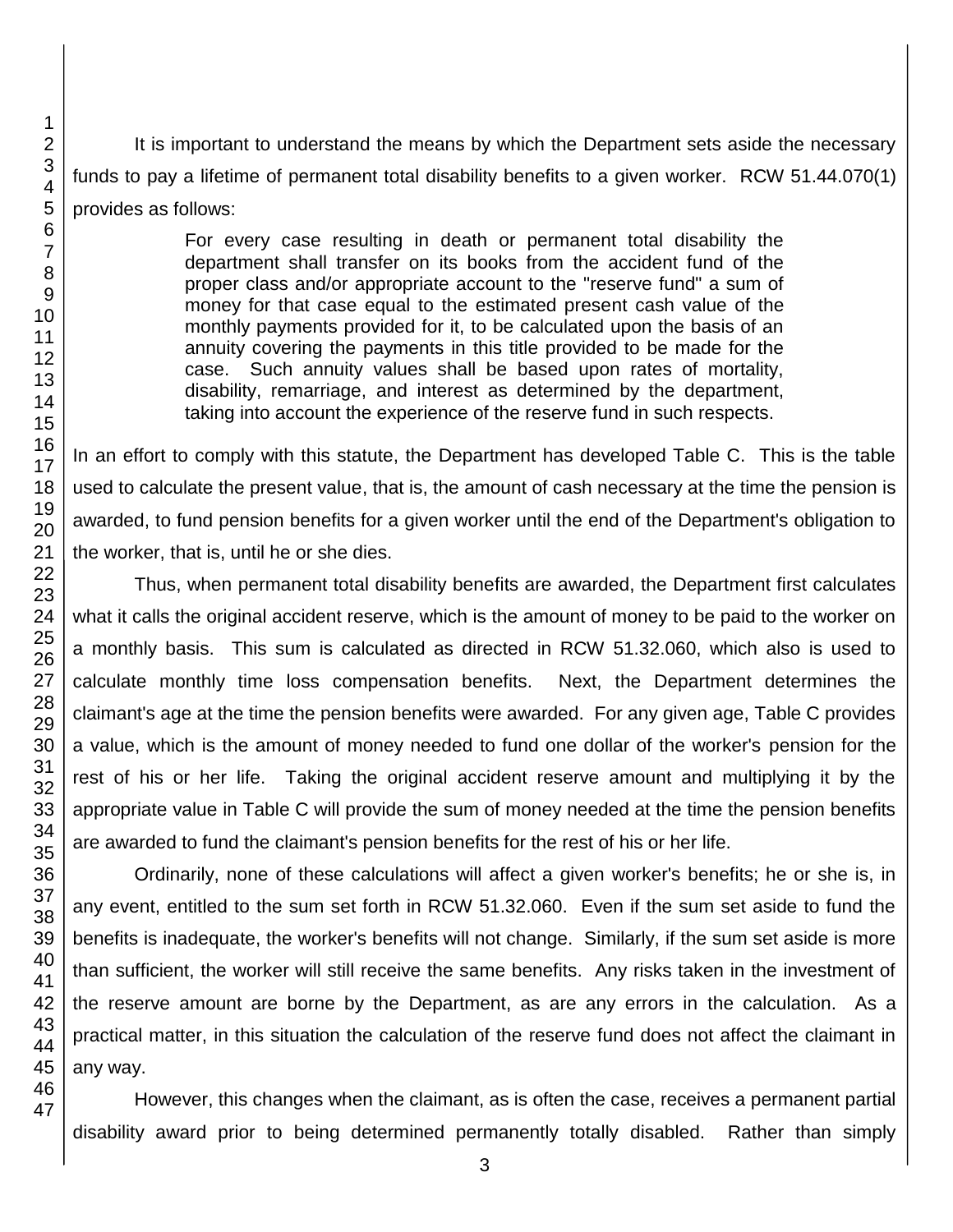deducting a set amount from each pension payment, RCW 51.32.080(4) directs that in such a situation the excess permanent partial disability award "shall be deducted from the pension reserve of such injured worker and his or her monthly compensation payments shall be reduced accordingly." This method of recouping the permanent partial disability award permits the worker to repay the sum over the entire time he or she is entitled to benefits, that is, until the end of his or her life. It may be inferred that this method of repayment is less onerous to the worker than simply to deduct a set amount from his or her monthly entitlement.

To effectuate the directive in RCW 51.32.080(4), the Department determines the amount of permanent partial disability paid to the worker, and then divides it by the sum it has set aside to fund the pension benefits (a sum derived from Table C). This provides a percentage that represents that portion of the pension reserve paid out earlier in the form of a permanent partial disability award. Multiplying this number by the claimant's monthly entitlement equals the amount by which the monthly entitlement is reduced. Clearly, then, the use of Table C directly affects the worker's entitlement in this instance. Because the number provided by Table C is in the denominator of the equation, a higher value in the denominator will equal a smaller number, which in turn means less money deducted on a monthly basis.

Thus, the claimant's beneficiary takes issue with the values provided in Table C in that because it is based on life expectancies in 1980, Table C will assume a lower life expectancy than the present time. Since the Department assumes a lower life expectancy, it need not set aside as much money and the reserve amount will be a smaller sum. Similarly, women have historically lived longer than men, and thus a single gender table will result in an underestimate of how long an injured female worker will live, again resulting in a smaller sum of money set aside to fund her pension. As the size of the fund set aside to fund a pension decreases, the ratio of permanent partial disability to pension reserve fund increases, thus resulting in a larger deduction each month.

The claimant's beneficiary also takes issue with the fact that the Department assumes a discount rate (synonymous in this matter with interest rate) of 6.5 percent interest on the money it sets aside. In other words, it sets aside enough money that, assuming it earns 6.5 percent interest on the fund, will adequately fund a pension for a given worker. Although her argument is somewhat ambiguous, Mrs. Sanchez appears to contend that she is thus being charged 6.5 percent interest on the repayment of the excess permanent partial disability. Booth Dep. at 164-165. As a practical matter, however, if the Department assumes a lower interest rate, then it must set aside a greater sum for the pension reserve. As noted above, a larger sum for pension reserve, when plugged into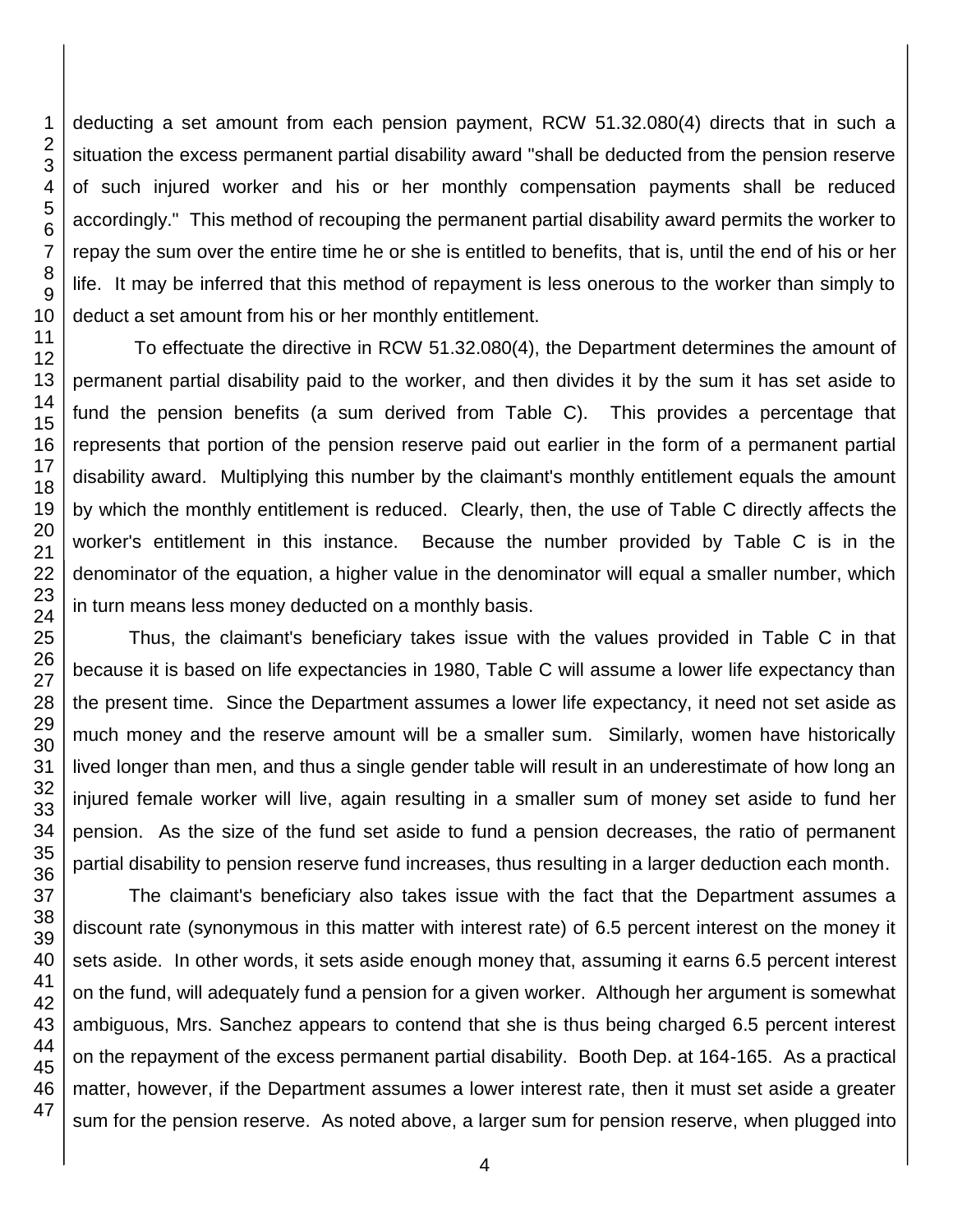the equation, will result in a smaller amount to be deducted from the monthly payment. The 6.5 percent interest rate is embedded in Table C, and the claimant's beneficiary contends that Table C is flawed in that 6.5 percent is too high.

The threshold issue in this matter is the determination of the appropriate standard of review. As always, the language in the statute, RCW 51.44.070, governs this. Although our industrial appeals judge determined that the Department's decision is reviewable as an abuse of discretion, we believe that it is to be reviewed on a preponderance of the evidence basis. First and foremost, we note that while RCW 51.44.070 includes the words "as determined by the Department," this does not confer a discretionary decision upon the Department. This Board has long held that in instances under the Industrial Insurance Act where the Legislature has intended to commit a decision to the Director's discretion, it has explicitly so stated. *See In re Gary Manley*, BIIA Dec., 66,115 (1986), and *In re Susan Irmer*, BIIA Dec., 89 0492 (1990). Moreover, we have previously held in a decision not designated as significant, that this particular Department decision is reviewable on a preponderance of the evidence basis*. In re Robert A. Burnside*, Dckt. No. 00 11502 (May 10, 2001).

It is equally important, however, that we specifically state the Departmental decision to be reviewed. The Legislature conferred the authority, and the obligation, to the Department to transfer enough present-day dollars to fund an annuity sufficient to pay the pension benefits for a given worker. The Department is directed to calculate the annuity based on rates of mortality, disability, remarriage, and interest, taking into account the experience of the reserve fund. The issue, then, is whether the Department's calculation, including Table C, is within the statutory mandate.

Certainly, the claimant's beneficiary presented extensive testimony to the effect that Table C may not accurately reflect the life expectancy of a given individual, since it does not differentiate between gender and race. Assuming the worker can prove that he or she is projected, for whatever reason, to live longer, then the amount of money reserved for that particular worker will be too little. Recall, too, that for any given individual, plugging a higher amount for pension reserve into the equation will result in a proportionate decrease in the amount subtracted from the monthly benefit. Thus, any individual worker may well have reason to argue that a calculation based on values in Table C does not reflect his or her particular circumstance.

RCW 51.44.070(1), however, specifically does **not** direct the Department to predicate this calculation on a given individual. The statute directs the Department to set annuity values based on variables that encompass overall rates, which reflect the experience of the reserve fund. Indeed,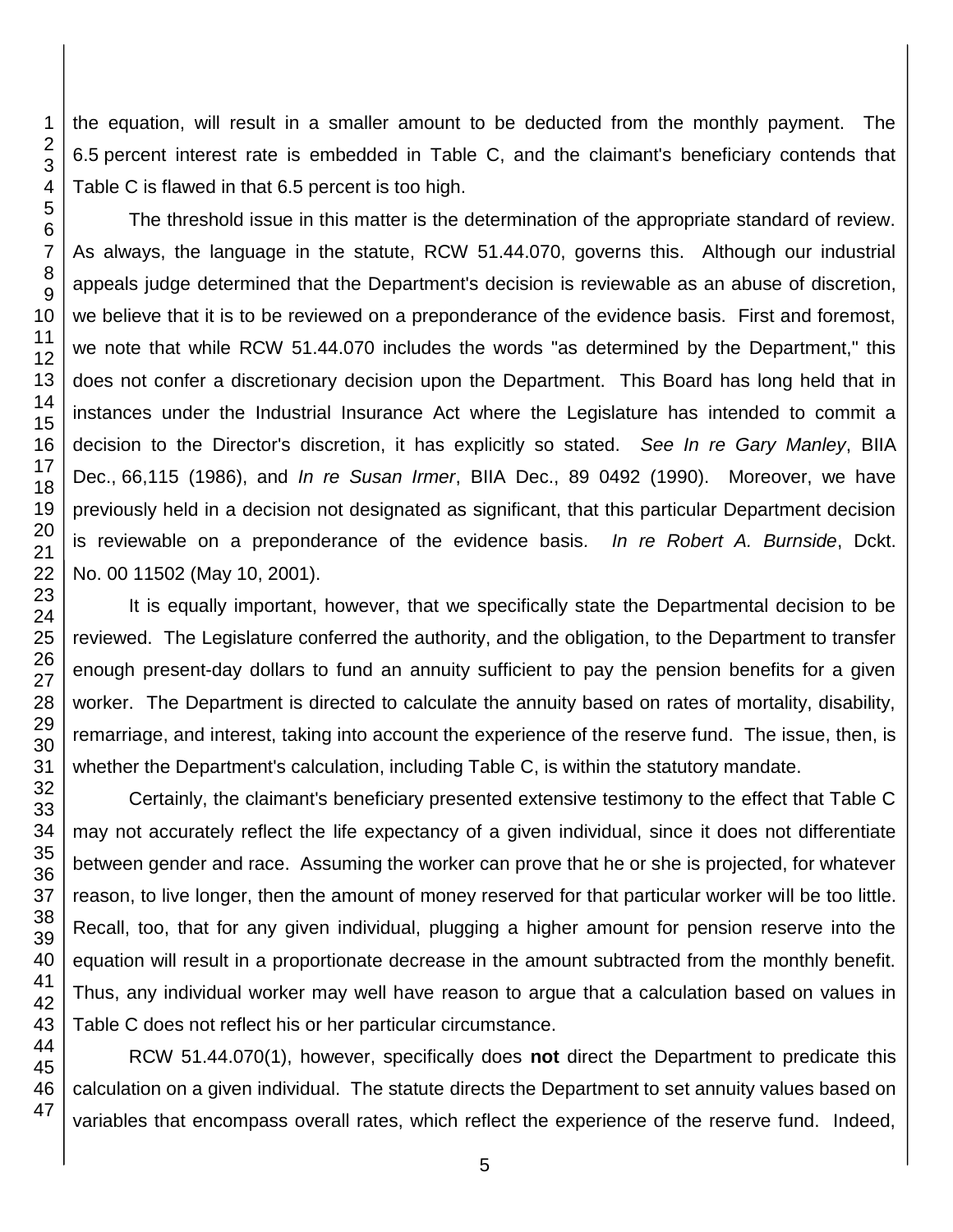Table C has withstood a challenge based on inaccurate life expectancy in *Messer v. Department of Labor & Indus.*, 118 Wn. App. 635 (2003), a recently published case. In *Messer*, the appellant argued that Table C was "unreliable," because it failed to incorporate more recent statistics showing a general increase in life expectancy. Division One of the Court of Appeals, however, held that the evidence reflected that Table C was the only table that took into consideration the experience of the reserve fund in this regard, and thus substantial evidence supported the use of Table C.

Similarly, in this matter, while there may be a nationwide difference in life expectancy based on gender, there is no evidence that Table C does not reflect the experience of the reserve fund. Indeed, the only evidence in this respect is that the Department "experts" the reserve fund every year, that is, checks to see if the assets set aside are sufficient to meet liabilities, and has found that its calculations are accurate. In short, while the claimant's beneficiary takes issue with the means by which the Department calculated the pension reserve, there is no evidence in this record that the Department did not do so according to the statute. Indeed, use of any other table that does not incorporate the experience of the reserve fund, as does Table C, would be contrary to the statute.

The same reasoning applies to the Department's use of the 6.5 percent interest rate in setting aside sums for pension reserves. The 6.5 percent interest rate reflects the reserve fund's experience. The claimant's beneficiary argues that she is, in effect, being charged 6.5 percent interest on the excess permanent partial disability sum. She argues that this is "contrary to the remedial nature of the Industrial Insurance Act." Petition for Review, at 4. We note that above all, the issue in this matter is not whether the use of the 6.5 percent interest rate is contrary to the remedial nature of the Industrial Insurance Act; it is whether use of the 6.5 percent interest rate is consonant with the statutory direction. Again, there is simply no evidence that use of the 6.5 percent interest rate does not reflect the experience of the reserve fund. Moreover, the argument that the claimant's beneficiary is being **charged** 6.5 percent interest is not well taken; she is repaying money her husband previously received based on a ratio that reflects the relationship of the money Mr. Sanchez received to the money set aside to fund his pension (which earns money at 6.5 percent).

Turning then, from the use of Table C, the claimant's beneficiary argues that the amount of excess permanent partial disability should not include sums the Department paid out as interest when it initially paid the permanent partial disability award. In reviewing this file, we note that this issue was decided by way of Summary Judgment. Our industrial appeals judge issued an Order on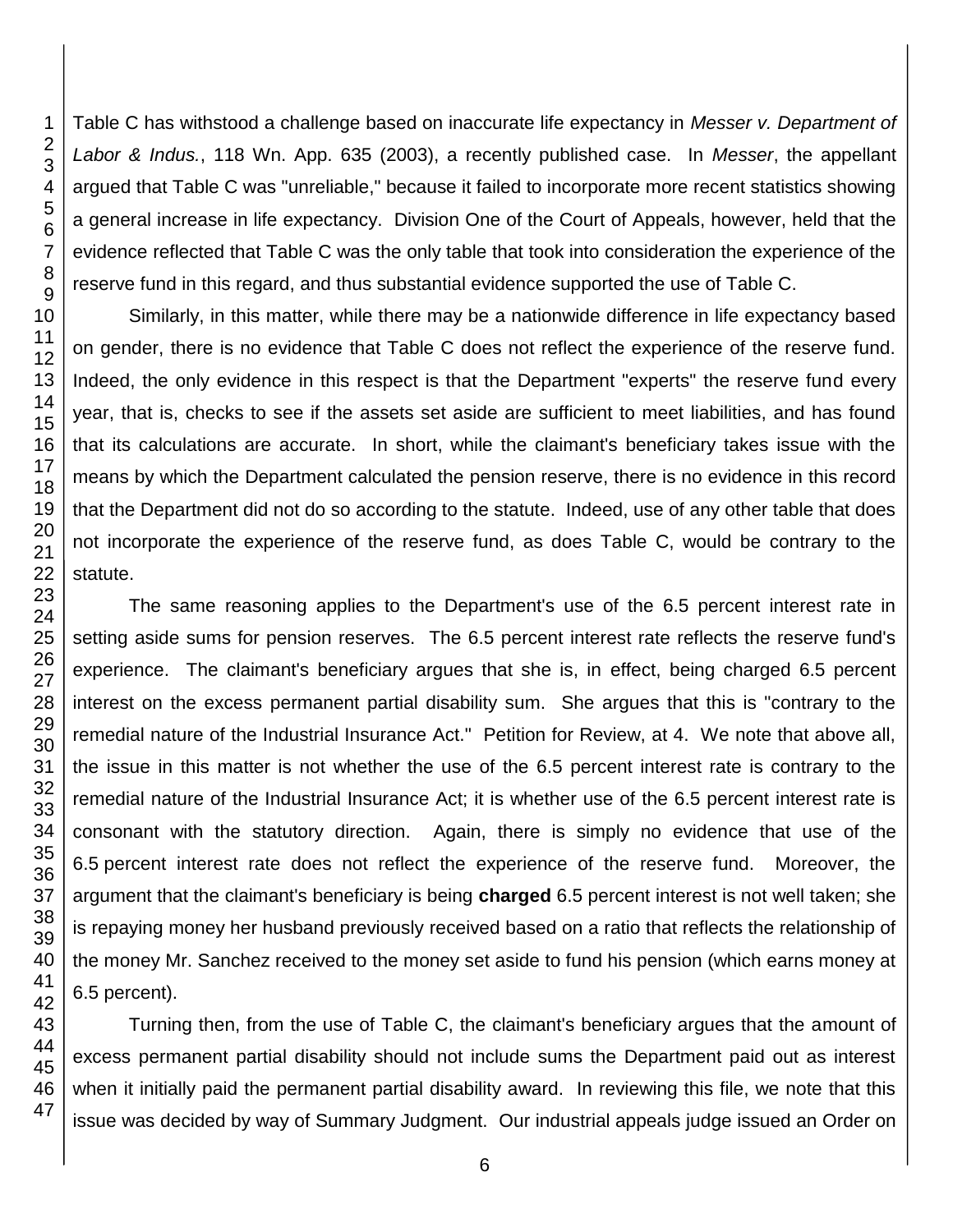Summary Judgment by way of a letter dated May 12, 2003. In the letter, he held that since the claimant's beneficiary did not file any documents containing facts that would create a material issue of fact, he granted Summary Judgment in favor of the Department. However, the parties stipulated to additional facts in a document entitled "Stipulation and Factual Agreement." With the submission of these additional facts, we reverse the Summary Judgment order of our industrial appeals judge.

The Stipulation and Factual Agreement establishes that Mr. Sanchez was paid a total of \$10,157.99, which sum represents \$10,050 paid for permanent partial disability awards under these claims, and \$107.99 in interest paid under Claim No. J-284750. We have previously heard and determined this issue, and have held that the Department cannot include money representing interest payments in the amount deducted from the pension reserve. *In re Esther Rodriguez*, BIIA Dec., 91 5594 (1993). Accordingly, we reverse and remand these matters with direction to apply only the amount of permanent partial disability awards paid under these claims, not including any sums paid in interest, against the pension reserve amount.

Finally, the claimant's beneficiary argues that the COLA should be computed on her monthly pension entitlement prior to its reduction, based on receipt of a permanent partial disability award. This issue has been addressed by the Supreme Court in *Auman v. Department of Labor & Indus.*, 110 Wn.2d 917 (1988), and more recently in *Messer*. We will not revisit this issue. Pursuant to the decisions in the aforementioned matters, the COLA shall be computed after reduction of the pension reserve for the permanent partial disability awards previously paid under these claims, pursuant to RCW 51.44.070(1).

In conclusion, we determine that the claimant's beneficiary failed to prove, by a preponderance of the evidence, that the Department violated RCW 51.44.070(1) in using Table C, but that the Department must deduct from the pension reserve fund only that sum of money paid as permanent partial disability award, and not as interest on the permanent partial disability award, and finally, that the Department must compute COLAs based on the monthly pension amount after such reduction. The Department order of June 18, 2001, is reversed, and this matter remanded to the Department with direction to issue a further order determining the claimant was permanently and totally disabled as of February 28, 2000, and deducting from the pension reserve, as calculated by the use of Table C, the sum of \$10,050 for previously paid permanent partial disability awards.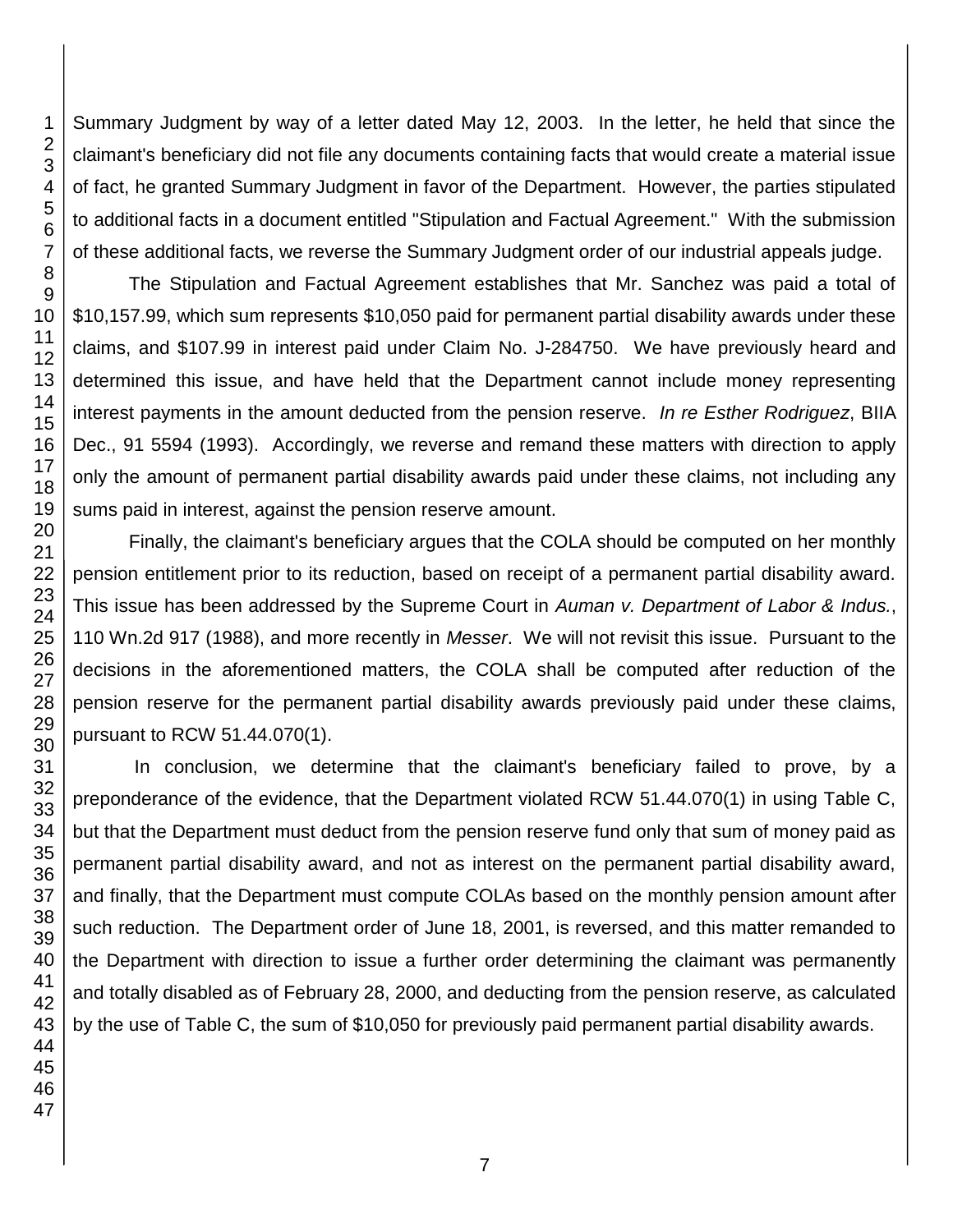### **FINDINGS OF FACT**

1. On April 11, 1983, the claimant, Jose N. Sanchez, filed an application for benefits in Claim No. J-247533 with the Department of Labor and Industries, alleging that he sustained an industrial injury on December 9, 1992, while in the course of employment with Harold Clayton, d.b.a., Clayton Farms. On February 29, 2000, the Department closed the claim with an award for 5 percent of the amputation value of the left leg above the knee joint with short thigh stump (3 inches or below the tuberosity of the ischium). On April 6, 2000, the claimant appealed the order. On February 27, 2001, the Department affirmed the February 29, 2000 order. On April 5, 2001, the claimant appealed the order to the Board of Industrial Insurance Appeals. On April 27, 2001, the Department issued an order reassuming jurisdiction over the claim. On April 30, 2001, the Board issued an order returning the case to the Department for further action. On June 18, 2001, the Department issued an order determining the claimant to be permanently and totally disabled. The order deducted \$10,157.99, including interest, from the pension reserve. On August 17, 2001, the claimant filed by mail an appeal from the June 18, 2001 order. On September 27, 2001, the Board issued an Order Granting Appeal and assigned it Docket No. 01 19644.

On July 8, 1983, the claimant filed an application for benefits in Claim No. J-284750 with the Department of Labor and Industries, alleging that he sustained an industrial injury on June 13, 1983, while in the course of employment with Harold Clayton, d.b.a., Clayton Farms. On February 29, 2000, the Department closed the claim with a permanent partial disability of Category 2 permanent cervical and cervico-dorsal impairments and Category 2 permanent dorso-lumbar and/or lumbosacral impairments. On April 6, 2000, the claimant protested the order. On October 24, 2000, the Department forwarded the protest to the Board of Industrial Insurance Appeals. On November 2, 2000, the Board issued an order denying the Department's request to treat the protest as an appeal and issued an Order Denying Appeal. On February 27, 2001, the Department affirmed the February 29, 2000 order. On April 5, 2001, the claimant appealed the February 27, 2001 order to the Board of Industrial Insurance Appeals. On April 27, 2001, the Board issued an order returning the case to the Department for further action. On June 18, 2001, the Department issued an order that determined the claimant to be permanently and totally disabled. The order deducted \$10,157.99, including interest, from the pension reserve. On August 17, 2001, the claimant filed an appeal from the order of June 18, 2001. On September 27, 2001, the Board issued an Order Granting Appeal and assigned it Docket No. 01 19645.

2. In its orders of June 18, 2001, the Department determined the excess payment in this case to total \$10,157.99. This sum consists of \$1,800 paid in a permanent partial disability award under Claim No. J-247533, and \$8,250 paid in a permanent partial disability award under Claim

47

1 2 3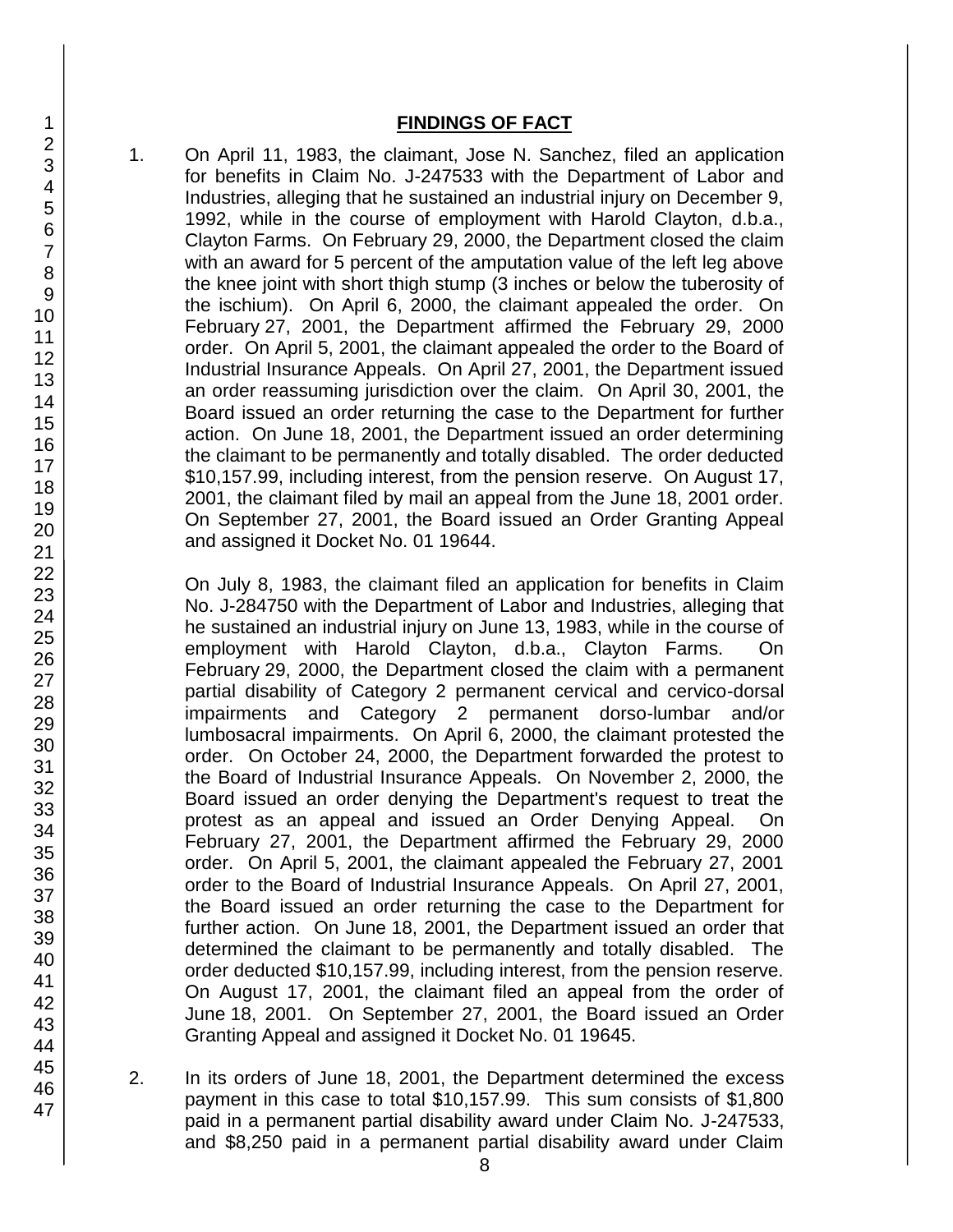No. J-284750, plus \$107.99 paid by the Department as interest on the latter permanent partial disability award.

- 3. The Department deducted excess permanent partial disability payments in the sum of \$10,157.99, which included interest paid on the permanent partial disability award under Claim No. J-284750, from Mr. Sanchez's pension reserve and calculated a new monthly pension payment amount for him before applying cost of living adjustment amounts to his payments.
- 4. The Department determined the actuarial factors by which the present value of Mr. Sanchez's pension award should be determined by utilizing "Table C."
- 5. Table C is an actuarial table that does not distinguish between male and female mortality. Table C further bases its calculations on mortality rates derived from data collected from 1980.
- 6. Table C is an actuarial table that uses a discount, or interest rate equal to 6.5 percent.
- 7. Table C reflects the experience of the reserve fund with respect to rates of mortality, remarriage, and interest.
- 8. The Department calculated the claimant's COLA based on his monthly entitlement after reducing that amount due to payment of permanent partial disability, pursuant to RCW 51.32.080.

# **CONCLUSIONS OF LAW**

- 1. The Board of Industrial Insurance Appeals has jurisdiction over the parties to and the subject matter of this appeal.
- 2. The Department's calculation of the pension reserve amount, pursuant to RCW 51.44.070(1), is reviewable on a preponderance of the evidence basis.
- 3. The Department correctly calculated the claimant's pension reserve amount, pursuant to RCW 51.44.070(1), prior to taking deductions as required by RCW 51.32.080.
- 4. The Department incorrectly included interest paid with installments of payments for permanent partial disability, pursuant to RCW 51.32.080(6), when reducing the pension reserve, pursuant to RCW 51.32.080(4).
- 5. The COLA adjustment is properly applied to the claimant's monthly entitlement after its reduction for excess permanent partial disability.